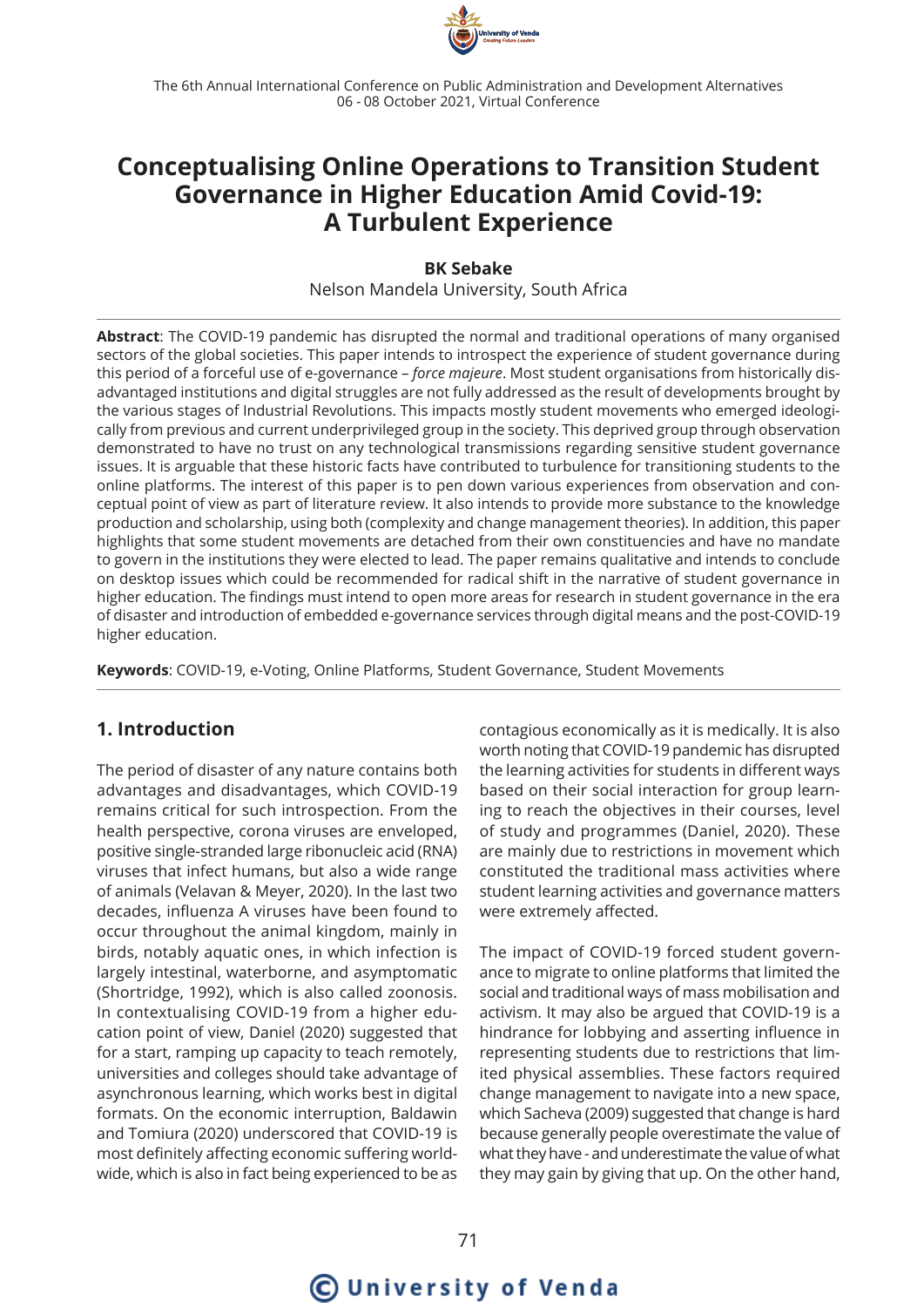

people's resistance to implementation of e-governance for receiving services is what has culminated to the poor rating of e-governance in the public service and higher education in the pre-Covid-19 society (Abasilim, 2015). The above experience is observed not exclusive to students in higher education spaces, especially from disadvantaged backgrounds. In the view to transition, COVID-19 created a compelling circumstance for implementation of e-governance where student leadership have been observed to be moving from resistance to scepticism but forced to adapt. The paper remains a conceptual with desktop issues to deconstruct the experiences on how COVID-19 has affected student governance in higher education. The paper intends to conclude and provide recommendations on how these experiences can be translated into broad discourse on future higher education.

## **2. Setting the Scene**

While contextual overview of COVID-19 was provided in the earlier section to define the crux of the challenge. It is necessary to problematise how it has affected student governance to lay basis for the study. Political actions by student organisations and student governments are legitimised as a form of activism that depends on ideological mobilisation (Klemenčič & Park, 2018). Student governance in its nature is depended on political mobilisation and participation by the broader constituency. These activities traditionally invoked activism which necessarily means mass mobilisation, which in this period of COVID-19 remains an anti-thesis of curbing the virus from spreading. The crux is how student governance has transitioned this period in representing students, conducting its annual elections and how to create all these experiences for future works on student governance. The context in this case would be transforming the pedagogies of student governance to embrace e-governance in conceptualising and intensifying digitalisation.

## **3. Theoretical Framework**

It is important to first clarify what a theoretical framework is, with a view to clarify the orientation of the study conducted. Simon and Goes (2011) suggested that developing a theoretical framework that guides the logic of what one is intending to through a study can be challenging, and therefore important to provide well supported rationale for the reader to locate the author's perspective. Theoretical

framework brings to light various conceptual and empirical evidence about the related questions of the study undertaken to relate to scientific narrative (Norris, Guilbert, Smith, Hakimelahi & Phillips, 2005). For ease of focus, this study explores Complexity theory and Change Management theory to explain the COVID-19 in relation to student governance and how to adapt to new systems of inculcating and navigating to e-governance.

#### **3.1 Complexity Theory**

The advent of COVID-19 changed the traditional way of doing business in many sectors of the society. It is ideal to adapt the impact of the pandemic by simply traversing the complexity theory to deconstruct how COVID-19 has affected student governance. Complexity theory argues that systems are complex interactions of many parts which cannot be predicted by accepted linear equations (Morrison, 2012), which shares much of its narrative with Chaos theory. Considering observation of the world's evolution, Hasan (2014:49) suggested that most people agree that the world is becoming increasingly more complex. While on the other hand to understand complexity further, we turn to generally agreed principles of complexity theory where emergence, co-evolution, self-direction and self-organisation are paramount (Hasa, 2014:51). As complexity-based theories become rooted in various established contemporary discourses of management research and practice, it is vital at all material times to take stock and examine the extent to which the narrative of complexity theories progressed to enhance developments in the field of leadership (Rosenhead, Franco, Grint & Friedland, 2019). It is in this context that COVID-19 has not only brought health risk, but social interaction as an embedded value system for student governance remains constrained. While presented an opportunity to finetune new order of operation that thrives in complexities.

#### **3.2 Change Management Theory**

The conceptual overview of change management can be traced from the 90s period of the John Kotter model. It is arguable that while change management is important for transformation and modernisation, the biggest mistake in attempting change is to allow complacency (Kotter, 1996; Neumeier, 2013). Demonstration of observed interruption has been throughout active sectors of the political spectrum. Student governance is required to adapt to the new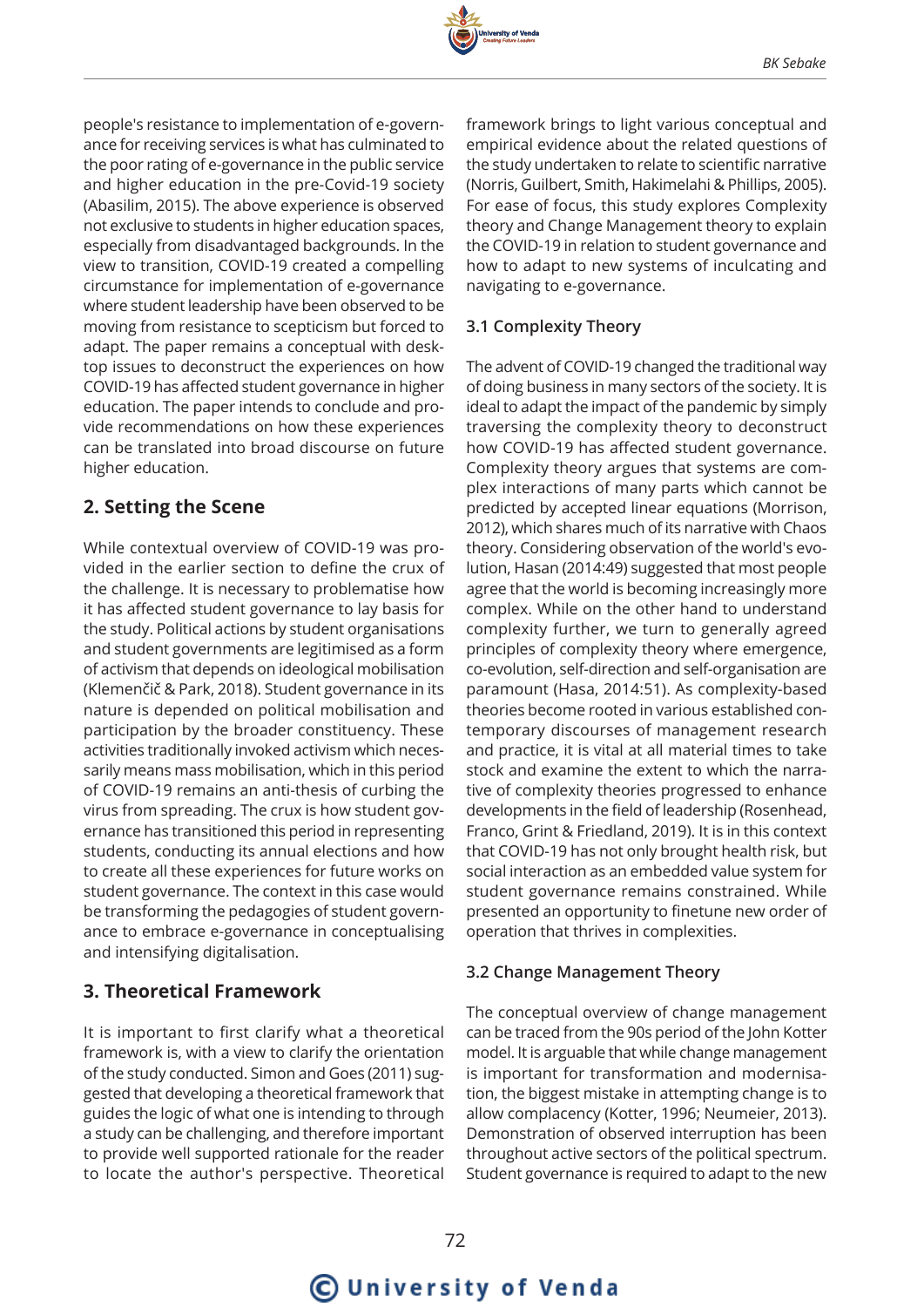order of doing business. Mento, Jones and Dirndorfer (2002) noted that there is an existing literature in the area of change management and its models to guide and navigate the implementation areas of major changes in any organisation. COVID-19 dominated world conjures up a wide array of thoughts and emotions, which were experienced as more pervasive, or more consistently discussed than that of change management. It is in this context that the conceptualisation of change management served to be a pervasive than embedded consequence of the realities and complexities of COVID-19. Change management provides framework that assists student governance to adapt to e-governance and this theory assists to conceptualise the paper and ease of focus.

## **4. Covid-19 and Higher Education Complexities: South African Context**

South Africa inherited a higher education system which was profoundly shaped by social, political and economic inequalities of class, race, gender, region and institutions bestowed by the history of apartheid (Shrivastava & Shrivastava, 2014). This picture of fragmented higher education was not resourced equally with unequal capacity to advance teaching and learning. The COVID-19 pandemic presented itself as a huge challenge to education systems (Daniel, 2020). This notion is argued through pointing to a new experience for higher education in South Africa. The story of South African higher education has been traditionally face-to-face, which provided social aspect to the traditional pedagogy. It is noted that the pedagogy change created an unstable environment to higher education as a sector. Of noting, Ali (2020) underscored that considering the rising concerns about the spread of COVID-19 and calls to contain it, a growing number of tertiary institutions have shutdown face-to-face classes globally. It is arguable that COVID-19 in the context of higher education had downplayed the traditional learning and teaching. However, that was not the only aspect affected, student governance traditions of mass mobilisation have also "hit the snag". Societies of the world's most unequal continent, where many depend on informal work for their livelihood have also tested by this pandemic (Blofield, Hoffmann & Llanos, 2020). It is in this context that higher education in South Africa is still a representation of an unequal society, which affected conceptual expectation of student leadership and student movements broadly.

While COVID-19 triggered the transformation of student governance, this might mean speedy reforms to rethink size and shape of student governance and modernist ways of its establishment. Luescher (2005) suggested that at the level of student governments, some isolated studies have emerged, where old tools have come with age. Typically, where a large narrative was that student governments are distinguished in terms of their size, electoral system, resourcing, and internal constitution. However, during the lethal pathogen of COVID-19, the reform process was mainly about cautioning the Student Representative Council/s (SRC's) constitutions and electoral reforms to inter-connect in the context of this health disaster. At the centre of the electoral reform, was the fear of migration to online platforms as observed in historically black institutions. This assumed the narrative that electoral systems are the primary vehicle for choice and representational governance, which is the foundation for democratisation. These systems must provide opportunities for all, including the most disadvantaged, to participate in and influence government policy and practice (López-Pintor, 2000). The narrative created total anxiety over the expectation of this total migration in the context of the societal technological divides.

## **5. Financial Burden Caused by Covid-19**

While student governance has historically been a vanguard of the less privileged students in higher education, it has necessitated that economic challenges of such students remains vast vulnerable. Raaper and Brown (2020) noted that while financial pressures and online modes of teaching are now part of common discourse among university staff, there is less attention paid to student experience. This includes specific support needed by students from different socio-economic backgrounds. It has been observed by the author that universities traversed in difficult way based on uncertainties that existed to transition students. This was also not easy on student governance who found themselves in darkness and dependent on both government and senior management for solutions.

According to Astawa and Dewi (2018), e-government in higher education can be utilised in order to provide public services to stakeholders both internally and externally. It was evident that based on the types of innovation, higher education could use the e-governance for teaching, learning activities and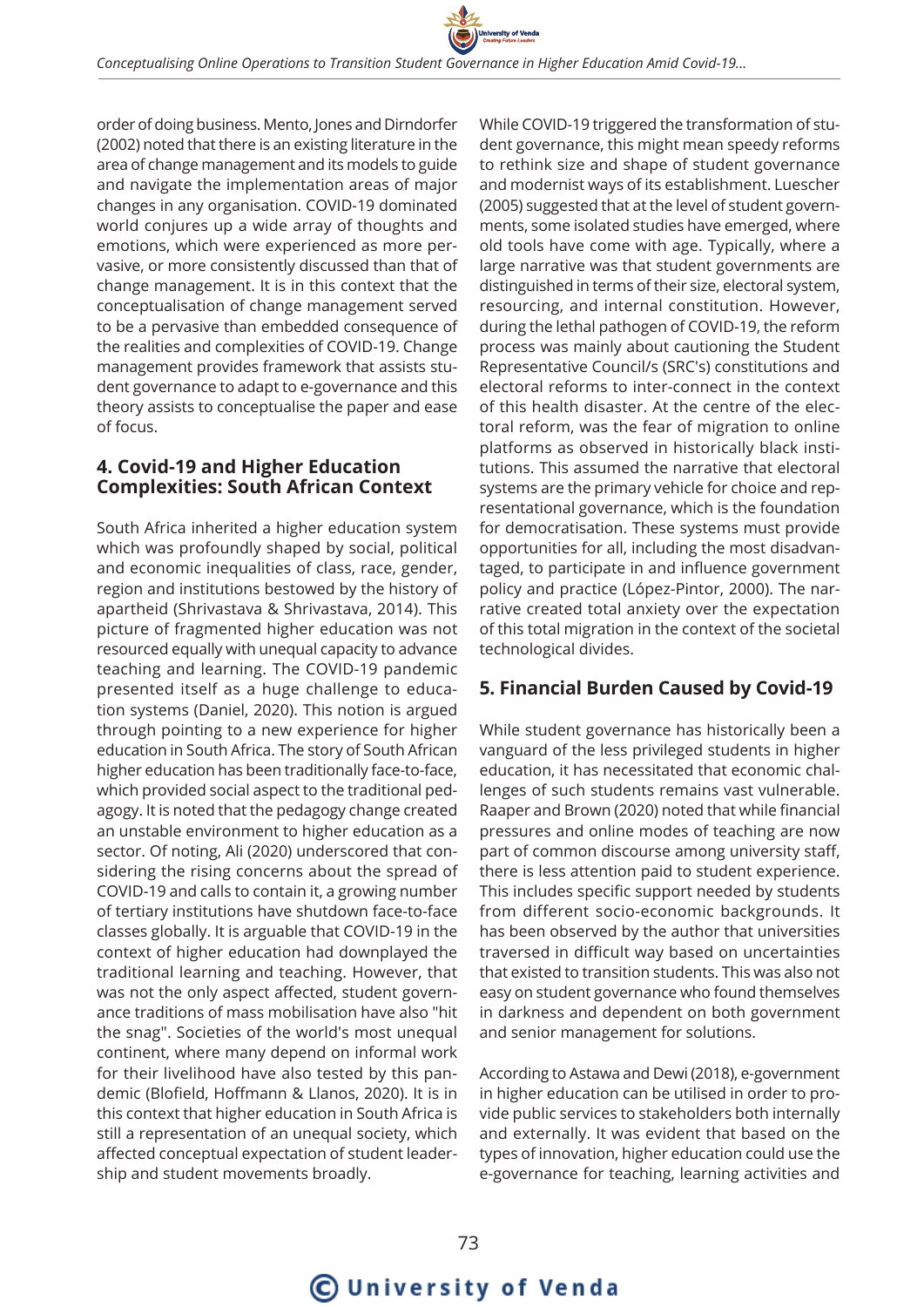

support for students. Ullah, Pinglu, Ullah, Abbas and Khan (2021) suggest that e-governance focuses on Sustainable Development Goals (SDG's), which means to support, endure or maintain, and sustainable development. In this context, it simply means that fluid activity directed at stabilising the present and future challenging requirements such as ongoing and future impact of COVID-19. The use of technology as pedagogy in higher education for its operational purpose was received with mixed feelings due to scepticism to transition by student leadership and movements. This experience is against the bedrock that higher education must lead the societal development in the context of SDG's. It has also therefore necessitated additional cost implications that were not anticipated to prepare a new field for services to students.

#### **6. Turbulence to Transition During Covid-19**

While learning and operations were shifted remotely, to student governance and students in general, this created an impression of a traditional distance learning. The advent of COVID-19 fractured the normal learning and teaching in higher education and put some students' graduation ceremonies in jeopardy by simply not being able to walk on the graduation stage. On the other hand, it is alike distance education which could be successful when the subject interprets the possible barriers (social interaction, administrative issues, student motivation, and time/ support for studies) conveniently and efficiently (Muilenburg & Berge, 2005; Roman & Plopeanu, 2021). It is in this context that these factors frustrated student leadership on what remain the gains for student struggles under this circumstance. The scepticism deepened and created complexities to transition higher education operation while still care about transitioning students to the online platforms and their (students) general wellbeing.

#### **7. Comprehension of Lockdown Implications**

The introduction of a lockdown presented new difficulties due to restricted movement of people which created new paradigms that compromised outdoor learning and activist's political mobilisation for students in general. Comprehending this new phenomenon propagated new creative and innovative way of indoor political activities that reduce social interactions amongst the students

which unfortunately created stressful environment. Further to the issue of implications, the literature suggested that stress "*which is chief amongst all"* is best viewed as an interpretative paradigm between the stressors and the individual's psychological reactions (Sundarasen, Chinna, Kamaludin, Nurunnabi, Baloch, Khoshaim, Hossain & Sukayt, 2020). The lived experience of lockdown came at the cost for the psychological being of the students, which remains an anti-thesis of learning and teaching, and human development. Sundarasen *et al*. (2020) further postulated that at the centre of all, anxiety is regarded as a subcategory of psychological impact which is getting attracted by the poor conditions where majority of university students live and generated into depression. Maintaining positive mental health can be challenging during the COVID-19 pandemic which undoubtedly caused devastating consequences on people's lives (Arslan, Yıldırım, Karataş, Kabasakal & Kılınç, 2020). In another international global study on COVID-19 implications, Zhou, Liu, Xue, Yang and Tang (2020) noted that National Health Commission of China released principles for emergency psychological crisis intervention for the COVID-19 pandemic.

It has also proven as part of the lived experiences that being infected with COVID-19 required isolation at the comfort of your family. This isolation remained one of the strategies to curb the spread, but it proved to be consequential to the psychological being of students at universities. For instance, quarantining of infected student and social distancing were implemented to restrict the virus' spread and reduce interactions with individuals infected with COVID-19 (Sundarasen *et al*., 2020), yet another effect to social implication to a psychological being of a student. All these challenges of students were part of the complexities of work which necessitated the SRC's grabble with in the interest of navigating to the persisting challenges of students with no direct solutions to the challenges. All these challenges also reaffirmed that it was a new era of foregrounding new strategies for transitioning higher education in the COVID-19 pandemic.

#### **8. Traversing Student Hunger: Covid-19 Era**

In the pre-COVID-19 higher education, an anti-thesis to learning and teaching in universities remained student hunger which invoked a conceptualisation of student economy. It is vital to introspect how hunger affected students during COVID-19,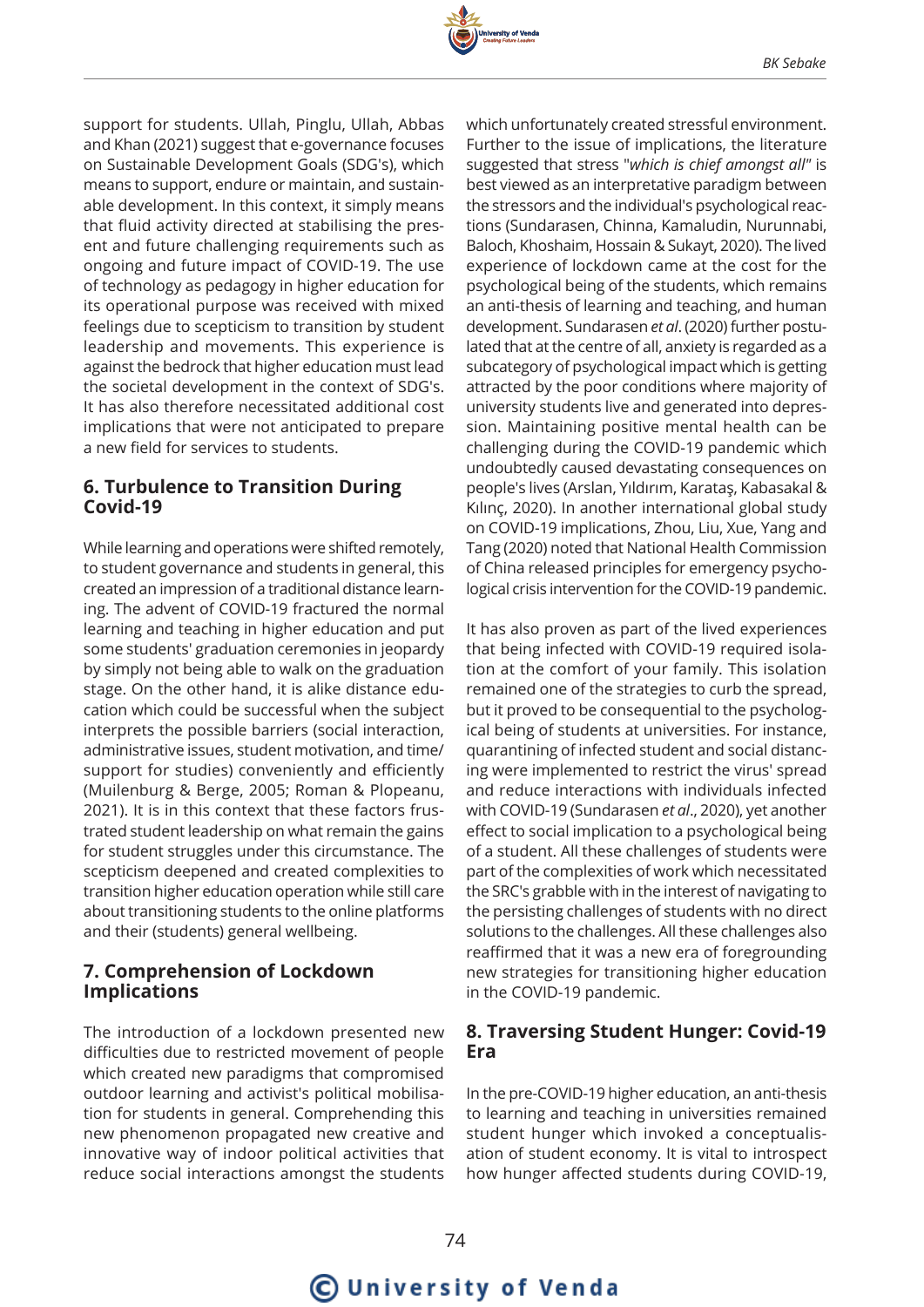

especially towards learning and teaching. There is growing awareness that a substantial share of undergraduates are food insecure, potentially undermining investments in higher education and hindering upward social mobility (Broton, Weaver & Mai, 2018). From a global context, Guerra (2021) suggests that student services are critical for food insecure. However, during the COVID-19 pandemic as institutions extended breaks and converted to online instruction, students lost access to, at least temporarily, critical services such as student food pantries, meal vouchers, educational resources, counselling services, and coordinated benefit offices. While it has been observed that student hunger during COVID-19 pandemic was persistent given loss of jobs by guardians; collapse of economy ignited by restriction of movement.

Globally, with the lived experience of Covid-19 affecting all spheres of life, there is an increased Gross Domestic Product (GDP) loss by countries (McKibbin & Fernando, 2020; Iwuoha & Jude-Iwuoha, 2020). This simply suggested that food security challenge is generally persisting to increase and there is hunger, the health of individuals and societies are at risk, education and other forms of meaningful living is at risk (Iwuoha & Jude-Iwuoha, 2020). In other words, the Sustainability Development Goals (SDGs) are being impacted negatively. Contextualising university space reaffirms that it is difficult to exonerate the higher education institutions from these global challenges, that impact on the resettlement of students to progress in their learning endeavours. The intentional transition remains the realities of traversing the volatility, uncertainties, complexities and ambiguities (VUCA) world. These new world necessitated new conjuncture created by Covid-19, which is heralded as a catalyst for significant change. However, the nature of change and whether it challenges remain fiscal support which is also impacted negatively with persisting inequalities remains to be seen (Badat, 2020). Having laid the basis for existing inequalities that exists within the student population, the initiatives of creating food banks remained more relevant than before during this period of COVID-19. In conceptualising the initiative, Berti, Giordano and Mininni (2021) suggest that food banks are usually presented as a win-win solution to tackle the food paradox, despite being quite controversial. Indeed, food banks are highly contested because, according to critics, they do not aim to address the structural causes, but rather they only intervene on the effects of the food paradox. The paradoxes of poverty and wealth, shortage and demand, ignorance and knowledge, comfort and necessity, misery and opulence, development and underdevelopment (Cenci, 2020), are at the core of the debate around food security.

The implications of food security remain an anti-thesis for human development which requires strategic mitigation for any developing nation. de Haas (2019) argued why and how migration should be conceptualised as an intrinsic part of broader processes of development and social change instead of as the antithesis of development, as dominant discourses hold. A massive social compact initiative of SRC's towards nutrition has been observed as a way to upkeep students and contain the movements with a view to curb the cluster outbreaks. While recognising that nutrition program is a responsibility of all civil societies, the school closures during lockdown have halted some initiatives, but the weekly nutritional program has continued in new, socially distanced forms (Francis & Pegg, 2020), which addressed both curbing of the spread and hunger amongst students. COVID-19 has therefore remained a gamechanger for massive focus of student leadership in addressing the social wellbeing of the students, such as student nutrition.

#### **9. Migration of Student Activities in Turbulent Times**

In conceptualising the significance of student activities, higher education institutions in South Africa and elsewhere in the world aspire to produce agile graduates who are forever catalysts for transforming the society and provide value added inputs for development (Sebake, 2018). The need for student life activities are embodiment of social learning that promote soft skills to comprehend the fundamentals of life post-university level as they are building confidence which is a rubric of human development. However, to get control over COVID-19 pandemic is possible to a greater extent with people's unbridled determination of the stringent precautionary measures such as maintaining social distancing, following medically instructed quarantine process and embracing hygiene and sanitisation (Khachfe, Chahrour, Sammouri, Salhab, Makki & Fares, 2020; Mishra, Gupta & Shree, 2020). It is worth noting that student life activities are fundamentally affected as they are an anti-thesis of COVID-19 protocols during the persistent period of lockdown due to the nature of controlled social gatherings.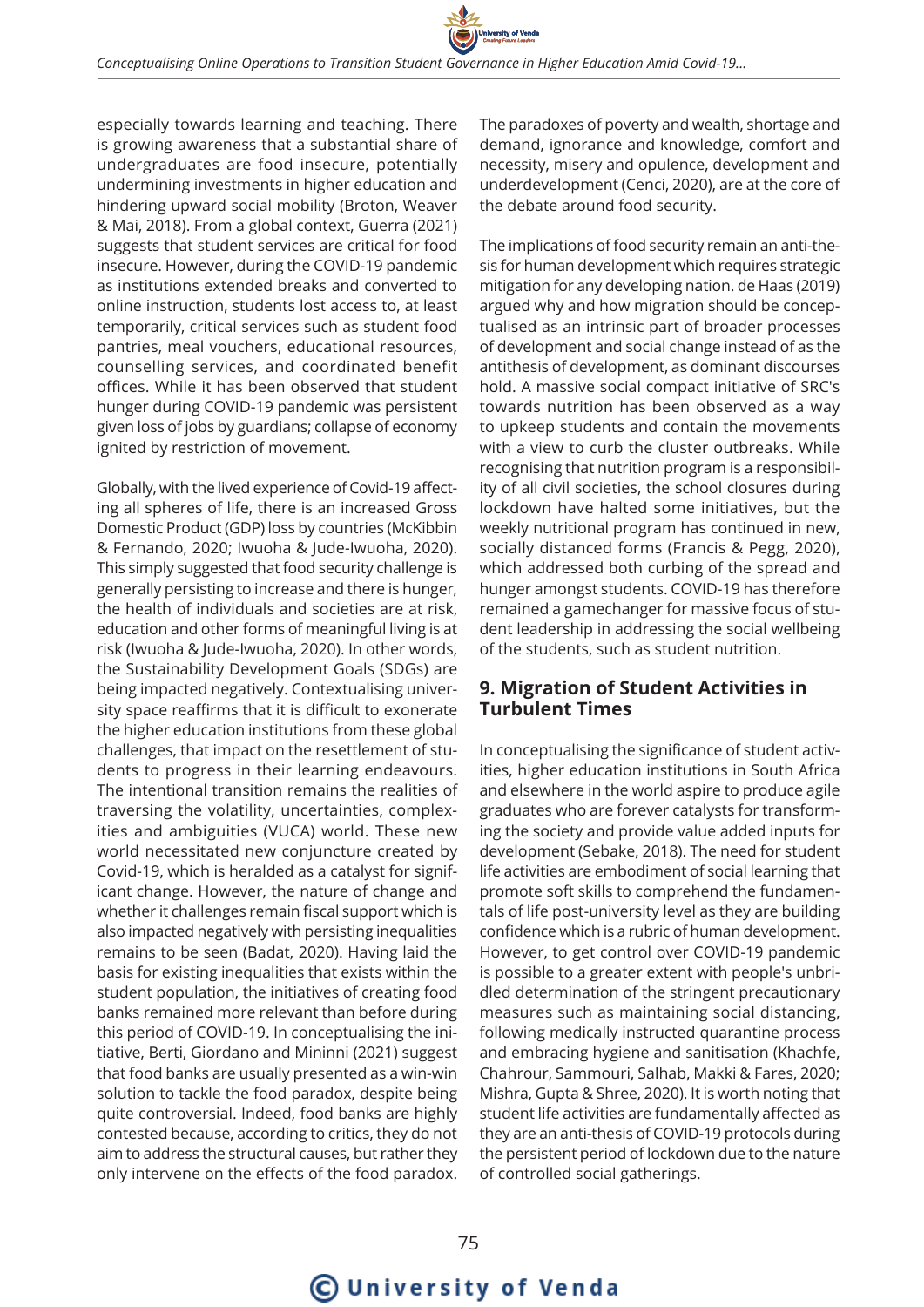

The lived experience of traversing this migration was not an easy for university students informed by the reality that the period was anchored by a persistent interruption to dismantle the old instruments of foregrounding student life activities, which Sălceanu (2020) suggested that major and unprecedented interruption led to the persistent anxieties in some students. On the other hand, it is worth noting that universities have taken steps to acquire access to platforms that can be used in the educational environment, also providing the necessary support for carrying out activities (Sălceanu, 2020). Student life activities in this pandemic period were at halt and have completely created "ghost campuses". It has however, proven as observed that online platforms were to an extent implemented but produced minimal impact due to absence of interaction, which remains an embodiment of human social capital.

#### **10. Navigating Student Elections in Covid-19**

Elections are one of the tools of democracy in relation to the establishment of the government of the people, by the people, for the people. The Higher Education Act 101 of 1997, and various statues of universities guiding the traditions and norms on how to conduct the SRC elections annually (Sebake, 2019). Elections generally are about political vibrancy, mood and mass mobilisation; however, health risk due to COVID-19 remains a concern. Tarouco (2021) suggests that the COVID-19 pandemic increased health concerns related to every public activity wherever people are supposed to get together, the risk of contagion led to distancing requirements. Elections and their management also implicate meetings and challenge the institutions in charge of coordinating this important democratic activity (Tarouco, 2021). Various measures have been taken by the government to achieve this without causing any damage to the fairness in the procedures involved in the electoral process because public confidence is the backbone of this grand system. Meenakshi and Murugan (2016) noted that e-Voting provides opportunity to expand the e-governance system for elections. On the other hand, the underlaying argument is that addressing students scepticism towards e-Voting stemmed from the fact that voters do not trust "Online platforms" which is possibly influenced by negative media reports regarding the susceptibility of e-Voting to tampering, failure, or fraud in the aftermath of every election (Alvarez, Katz & Pomares, 2011).

COVID-19 created a platform to mitigate the long battle of digitalising SRC elections in universities despite a long-protracted debate of mistrust on the system. The process of dismantling the manual pedagogy was received with mixed feelings, however, it was anchored by Change Management. The methods of e-Voting explored, which Emilia, Miruna-Elena and Simion (2021) argue that it is relatively a new concept used in the democratic processes that was found more assisting in reducing errors and to improve the integrity of the election process. It is observed to have brought an exciting moment of data drive to foreground students' activities of this magnitude. Accordingly, elections are about mobilisation to deliver the essence of democracy. Widhiasthini (2020) noted that democracy has always been identified with politics and is an indicator of political stability in any setting and therefore, the practice of democracy on a large scale can be observed in the implementation of various types of elections. The lived experience in this instance has proven how the "*Hypodermic Needle Theory*" using multimedia platforms such as Facebook, Twitter, Instagram and online Webinars can be instrumental in the ever-persisting data drive age. These instruments assisted in mobilisations and general campaigns for SRC elections.

#### **11. Voter Turnout**

Elections are a game of numbers and require mass mobilising to ensure that most of the voters express their views through the ballot. Larson (2007) suggested that in the elections experience using e-Balloting for the first time, the results were very good, which their goal was to increase the voter turnout from 17% to 20%. On the other hand, e-Voting or the use of Information Technology (IT) for balloting, can be classified as one of e-government applications. It remained a tested system due to experienced gradual decline in the number of voters in traditional manual elections which many studies have been conducted to consider the perceived barriers to the implementation of electronic voting (Mori, 2005; Kahani, 2006). The assessment of e-Voting or e-Balloting beyond its handiness during COVID-19 period was experienced to be of great help for students' and regarding voter turnout. The perspective of manual elections had experienced apathy which have created governance structures that are not fully voted by the majority. In a different study conducted, absentee voting – receiving and returning ballots by mail – is an increasingly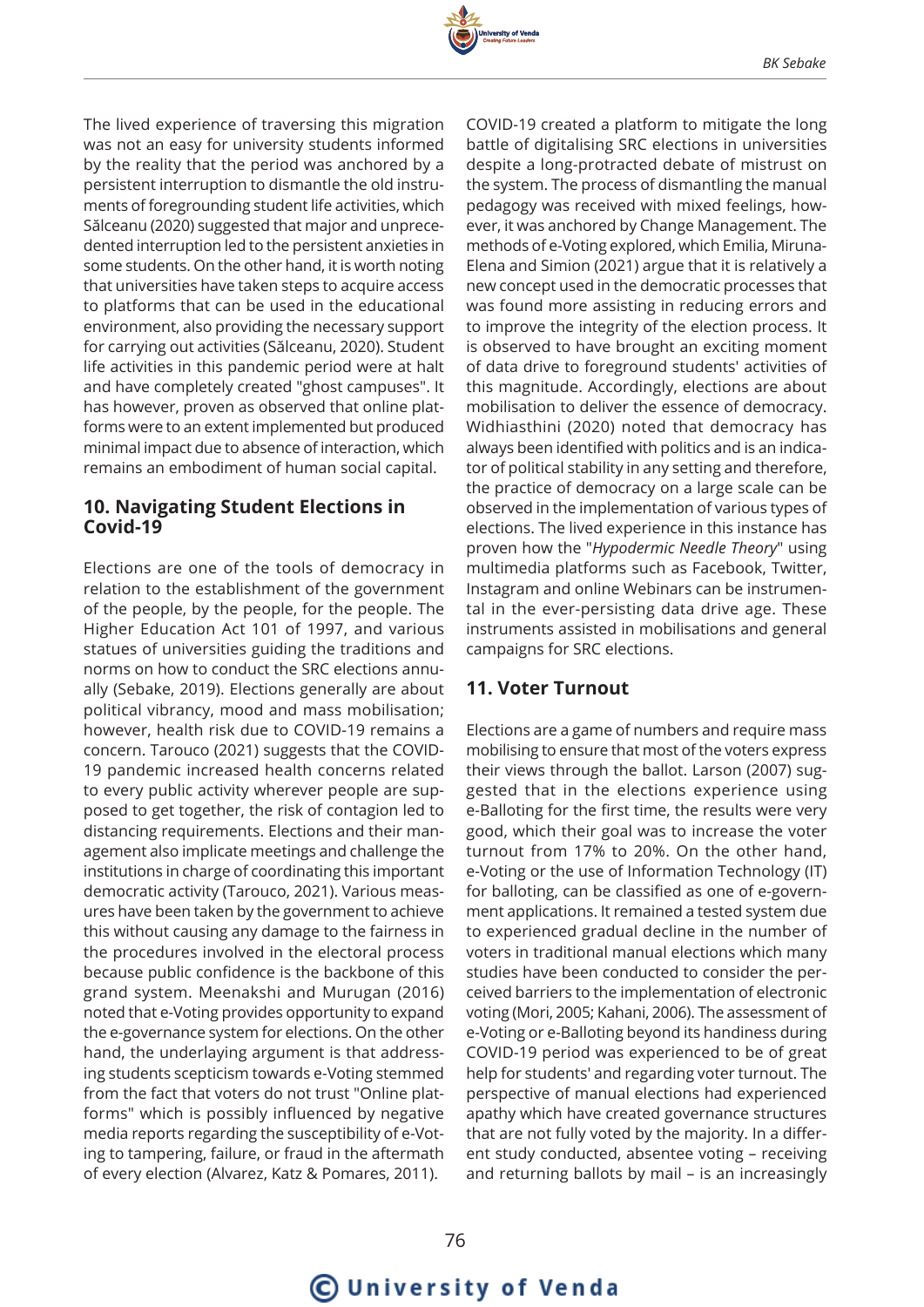

popular alternative; after absentee voting began in California in 1978, the state experienced a 20% increase in voter participation (Patterson & Caldeira, 1985; Yao & Murphy, 2007). It is in this context that students' participation in the comfort of their own space has been found easy to increase the voter turnout. This observed experience is embedded in the effort of foregrounding e-governance as a fundamental in embracing digital world.

## **12. Soliciting Student Mandate and Activating Agency**

Post elections period requires a governance structure to implement its elections manifesto. This period requires more engagements with constituencies with intend to review or prioritise competing demands at hand. Aulich (2009) suggested that citizen participation in public affairs has traditionally and largely been centred on measures to facilitate greater public access to information about government, enhance the rights of citizens to be 'consulted' on matters which directly affect them. This in turn would ensure that all voices can be heard equally through fair systems of representative democracy. In this context, it is required in the interest of strengthening democracy that the elected structure of governance meets with their constituency to review the mandate though consultation as part of embedded democracy. COVID-19 has introduced a new paradigm of applying e-governance systems to consult the constituencies design and intensified during this period of lethal pathogen. In the study of Baloran (2020), the results reflected that about 54% to 56% of students avoid social contact, large meetings, and gatherings. This experience provided insight to elected leaders of students in higher education regarding adapting to online mass meetings which seem to have denied social culture of engagements and activism generally.

In this context, questioning what has happened in the era of Covid-19 is important at the macro level where bottom-up decision-making per se has been jettisoned, as governments, medical experts and public health officials construct strategic responses to curb COVID-19 where participation of the citizenry at large has implications (Kenny, 2020). In response to the experienced constraint, Ferrara (2020) noted that with people moving out of physical public spaces due to containment measures to tackle the COVID-19 pandemic, online platforms become even

more prominent tools to understand social discussion. While social movement activists' perspective was that they have expected that this challenging time would be at best a period of latency, a time between two active phases when activists would go back to their private life and wait for the lockdown to ease to come back to the streets and movements activities (Pleyers, 2020). The observation of student leaders opting for communicating via social media platforms was seen to be the only solution for a new era that kept an ongoing activism and still protect students for exposure of COVID-19. It has however, been noted that a new concept of activism was discovered by student leaders which defined a new formulated order as "e-activism". It is also worth reflecting on how activism and mass mobilisation have always been an important tool of aiding democracy, the adaptation to digital world has served as an opportunity to rethink a new world order where technology controls the space the society occupies.

#### **13. Conclusion and Recommendations**

The study of COVID-19 in the context of its implications on higher education presented an opportunity for evaluative efforts of transforming higher education in the digital age. The paper argued the Complexity theory; and Change Management theory as the consequence of the earlier. These theoretical frameworks were used to deconstruct the existing higher education and student governance systems and its elections pedagogies through digital platform as significantly demonstrated during this period of the pandemic. The broad argument was presented through the review of the literature that demonstrated that COVID-19 had a significant impact on higher education and student governance. The impact affected social wellbeing of the students, persisting impact of lockdown on individual movements for students, and adapting to technology and other means of remote activities created some forms of discomfort. Student hunger was presented as a real challenge that reflects the outlook of the inequalities and it has been observed to be persisting during the period of COVID-19, which needed to be treated as crisis of its own agency. Chief to the challenges demonstrated was how the alternated SRC elections to e-Voting met with scepticism, although results of conducting e-Voting demonstrated accuracy and voter turnout improved significantly. COVID-19 has been presented as a health crisis which provided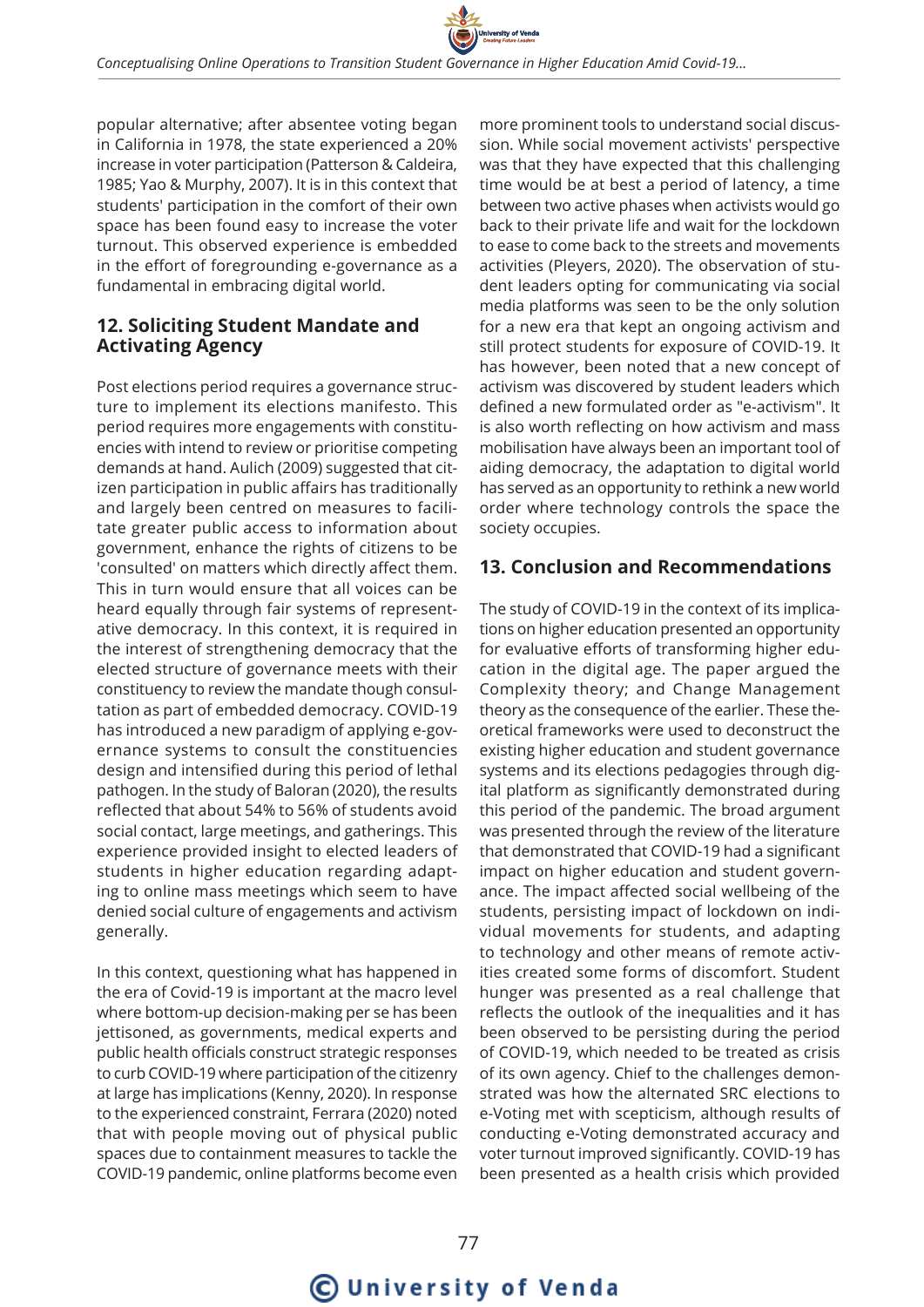

opportunity for rethinking a reform process that is underpinned by efficiency through embracing digital transformation which was a compelling reality. In adapting to the new order in COVID-19 and post, this paper suggests the following radical shift as recommendations.

- Rethink the focus of the student leadership and programmes that remain relevant to aid student's success in higher education remain important to draw from lessons of COVID-19.
- Rethink the future works of teaching and learning on hybrid to expand access, which is in line with resolving the long outstanding struggles of students.
- Provide opportunity of added value programme through online space to cater for students that might take learning remotely.
- Review the SRC Constitutions to embed the practices of e-Voting for navigating to e-governance and digitalisation.
- Foreground student engagements as an opportunity to intensify change management as an ongoing activity to comfort students and involve them in changes that are taking place.

#### **References**

- Abasilim, U.D. 2015. E-governance and its implementation challenges in the Nigerian public service. *Acta Universitatis Danubius*, 7(1):30-42.
- Ali, W. 2020. Online and remote learning in higher education institutes: A necessity in light of COVID-19 pandemic. *Higher Education Studies*, 10(3):16-25.
- Alvarez, R.M., Katz, G. & Pomares, J. 2011. The impact of new technologies on voter confidence in Latin America: Evidence from e-voting experiments in Argentina and Colombia. *Journal of Information Technology & Politics*, 8(2):199-217.
- Arslan, G., Yıldırım, M., Karataş, Z., Kabasakal, Z. & Kılınç, M. 2020. Meaningful living to promote complete mental health among university students in the context of the COVID-19 pandemic. *International Journal of Mental Health and Addiction*: 1-13. Available at: https://doi.org/10.1007/s11469-020-00416-8.
- Astawa, I.P.M. & Dewi, K.C. 2018. e-Government facilities analysis for public services in higher education. In *Journal of Physics: Conference Series* (Vol. 953, No. 1, p. 012061). IOP Publishing.
- Aulich, C. 2009. From citizen participation to participatory governance in Australian local government. *Commonwealth Journal of Local Governance*, (2):44-60.
- Badat, S. 2020. Reproduction, transformation and public South African higher education during and beyond Covid-19. *Transformation: Critical Perspectives on Southern Africa*, 104(1):24-42.
- Baldawin, R. & Tomiura, E. 2020. Economics in the Time of COVID-19. Researchgate.net
- Berti, G., Giordano, C. & Mininni, M. 2021. Assessing the transformative potential of food banks: The case study of magazzini sociali (Italy). *Agriculture*, 11(3):249.
- Blofield, M., Hoffmann, B. & Llanos, M. 2020. Assessing the political and social impact of the Covid-19 crisis in Latin America. V(3):2-12.
- Broton, K.M., Weaver, K.E. & Mai, M. 2018. Hunger in higher education: Experiences and correlates of food insecurity among Wisconsin undergraduates from low-income families. *Social Sciences*, 7(10):179.
- Cenci, D. 2020. Climate Change: Paradoxes in the Implementation of Agreements and Protocols in Latin America and Brazil. In *Latin America in Times of Global Environmental Change* (pp. 157-170). Springer, Cham.
- Daniel, J. 2020. Education and the COVID-19 pandemic. *Prospects*, 49(1):91-96.
- de Haas, H. 2019. Paradoxes of migration and development. *IMI Working Paper series*, (157).
- Emilia, S., Miruna-Elena, V. & Simion, E. 2021. E-voting protocols in context of COVID-19. *IACR Cryptol. ePrint Arch.*, 2021:27.
- Ferrara, E. 2020. # covid-19 on twitter: Bots, conspiracies, and social media activism. *arXiv preprint arXiv: 2004.09531*:1-28.
- Francis, N.N. & Pegg, S. 2020. Socially distanced school-based nutrition program under COVID-19 in the rural Niger Delta. *The Extractive Industries and Society*, 7(2):576-579.
- Guerra, J.J. 2021. Re-Inventing Student Services for Food-Insecure Students in an Online Environment. In *Handbook of Research on Lessons Learned From Transitioning to Virtual Classrooms During a Pandemic* (pp. 187-205). IGI Global.
- Hasan, H. 2014. Complexity theory. University of Wollongong. Faculty of Business – Papers (Archive). 410. Available at: https://ro.uow.edu.au/buspapers/410.
- Iwuoha, J.C. & Jude-Iwuoha, A.U. 2020. COVID-19: Challenge to SDG and Globalization. *Electronic Research Journal of Social Sciences and Humanities*, V 2(III):103-115.
- Kahani, M. 2006. Experiences in e-Voting. *Journal of E-Government*, 2(3):113-125.
- Kalina, P. 2020. Change Management: COVID-19 and Beyond. *Journal of Human Resource Management*, 23(1):38-40.
- Kenny, S. 2020. Covid-19 and community development. *Community Development Journal*, 55(4):699-703.
- Khachfe, H.H., Chahrour, M., Sammouri, J., Salhab, H., Makki, B.E. & Fares, M. 2020. An epidemiological study on COVID-19: A rapidly spreading disease. *Cureus*, 12(3). doi:10.7759/cureus.7313.
- Klemenčič, M. & Park, B.Y. 2018. Student politics: Between representation and activism. In *Handbook on the politics of higher education*. Edward Elgar Publishing: 1-38.

# **C** University of Venda